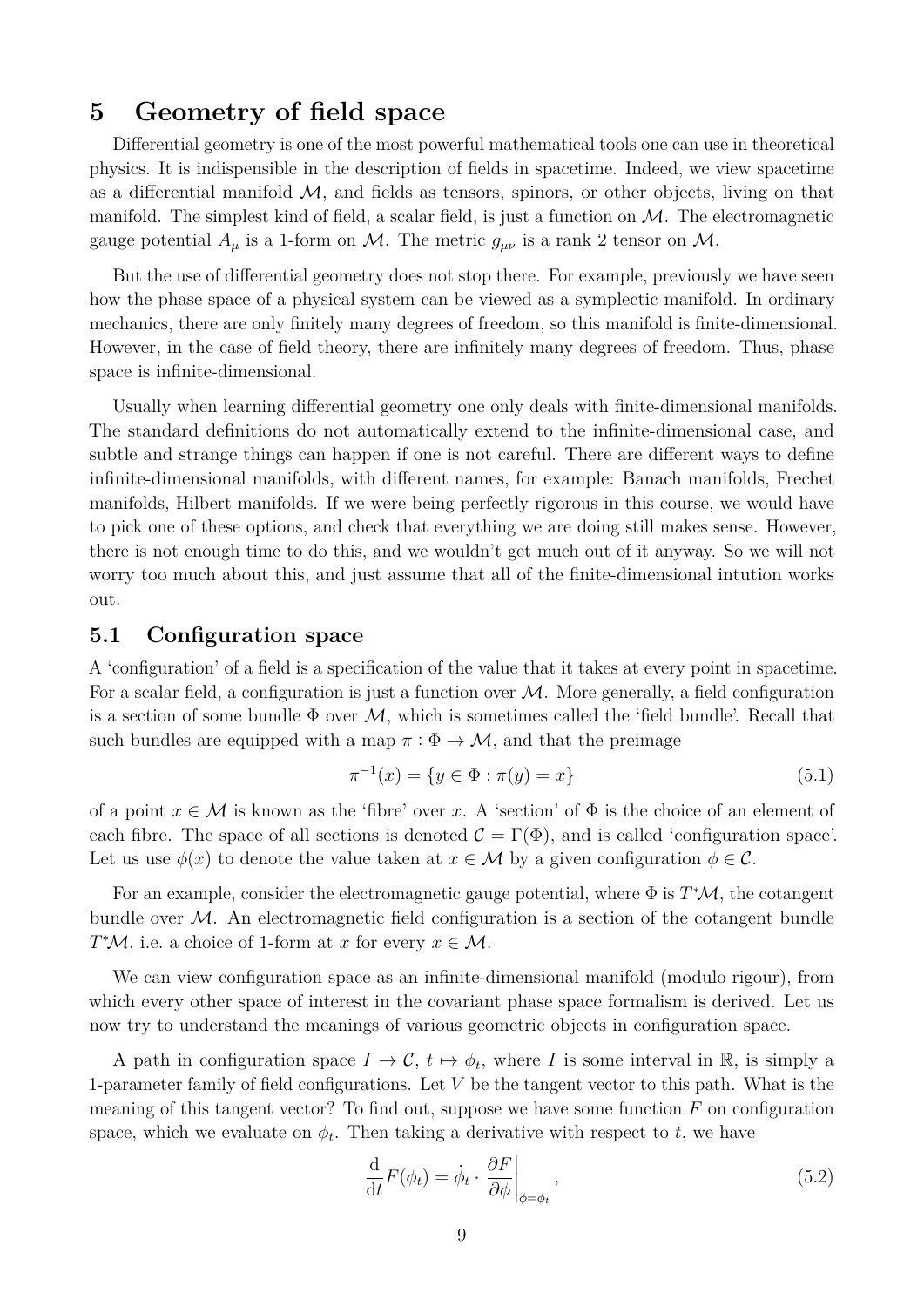where the  $\cdot$  denotes a sum over field components. But by the definition of a tangent vector, we have

$$
\frac{\mathrm{d}}{\mathrm{d}t}F(\phi_t) = V(F(\phi_t)),\tag{5.3}
$$

so

$$
V = \dot{\phi}_t \cdot \frac{\partial}{\partial \phi}.\tag{5.4}
$$

So the components of the tangent vector are just  $\dot{\phi}_t$ , which is the infinitesimal change in field configuration as one moves along the path  $\phi_t$ . More generally, considering the tangent vectors to all possible paths in configuration space, a general vector on  $\mathcal C$  may be written  $\delta\phi \cdot \frac{\partial}{\partial \phi}$ , where  $\delta\phi$  is some infinitesimal variation of the fields. So this tells us what configuration space vectors are – they are simply field variations! The space of all field variations  $\phi \to \phi + \delta \phi$  is thus the same as  $T\mathcal{C}$ , the tangent bundle to the configuration space. The space of all field variations to a particular field configuration  $\phi$  is  $T_{\phi}C$ , the tangent space to C at  $\phi$ .

#### **5.2 Locality and jets**

In this course we will be interested in theories which can be defined *locally*. For such theories, the Lagrangian form at a point *x* in spacetime only depends on the fields  $\phi$  and some number of their derivatives at *x*:

$$
L|_{x \in \mathcal{M}} = L\left(\phi(x), \frac{\partial \phi}{\partial x^{\mu}}(x), \frac{\partial^2 \phi}{\partial x^{\mu} \partial x^{\nu}}(x), \dots\right)
$$
(5.5)

On the other hand, a general field-dependent spacetime function is some map

$$
f: \quad \mathcal{C} \times \mathcal{M} \to \mathbb{R}, \quad (\phi, x) \mapsto f(x)|_{\phi}, \tag{5.6}
$$

that does not need to have this kind of local dependence. For example, *f* could be the shortest distance from *x* to *∂*M. This function depends on the metric in a very non-local way.

A useful way to formalise this locality is in terms of *jets*. Given a section  $\phi$  of the field bundle  $\Phi$ , i.e. a configuration in C, we can compute k of its derivatives at a point  $x \in M$ . The  $k$ -jet of  $\phi$  at x is simply the collection of values taken by the field and these derivatives,

$$
j_x^k(\phi) = \left(\phi(x), \frac{\partial \phi}{\partial x^\mu}(x), \frac{\partial^2 \phi}{\partial x^\mu \partial x^\nu}(x), \dots, \frac{\partial^k \phi}{\partial x^\mu \dots \partial x^\rho}(x)\right).
$$
(5.7)

The *k*-jet space of  $\Phi$  at *x* is the set containing all possible *k*-jets at *x*,

$$
J_x^k = \{ j_x^k(\phi) : \phi \in \mathcal{C} \}. \tag{5.8}
$$

In other words, each point in  $J_x^k$  corresponds to a specification of the first *k* derivatives of the fields at *x*. Finally, the *k*-jet bundle is the disjoint union over spacetime of all the *k*-jet spaces,

$$
J^k = \bigsqcup_{x \in \mathcal{M}} J^k_x. \tag{5.9}
$$

We have the map

$$
J^k \to \mathcal{M}, \quad J_x^k \ni j \mapsto x,\tag{5.10}
$$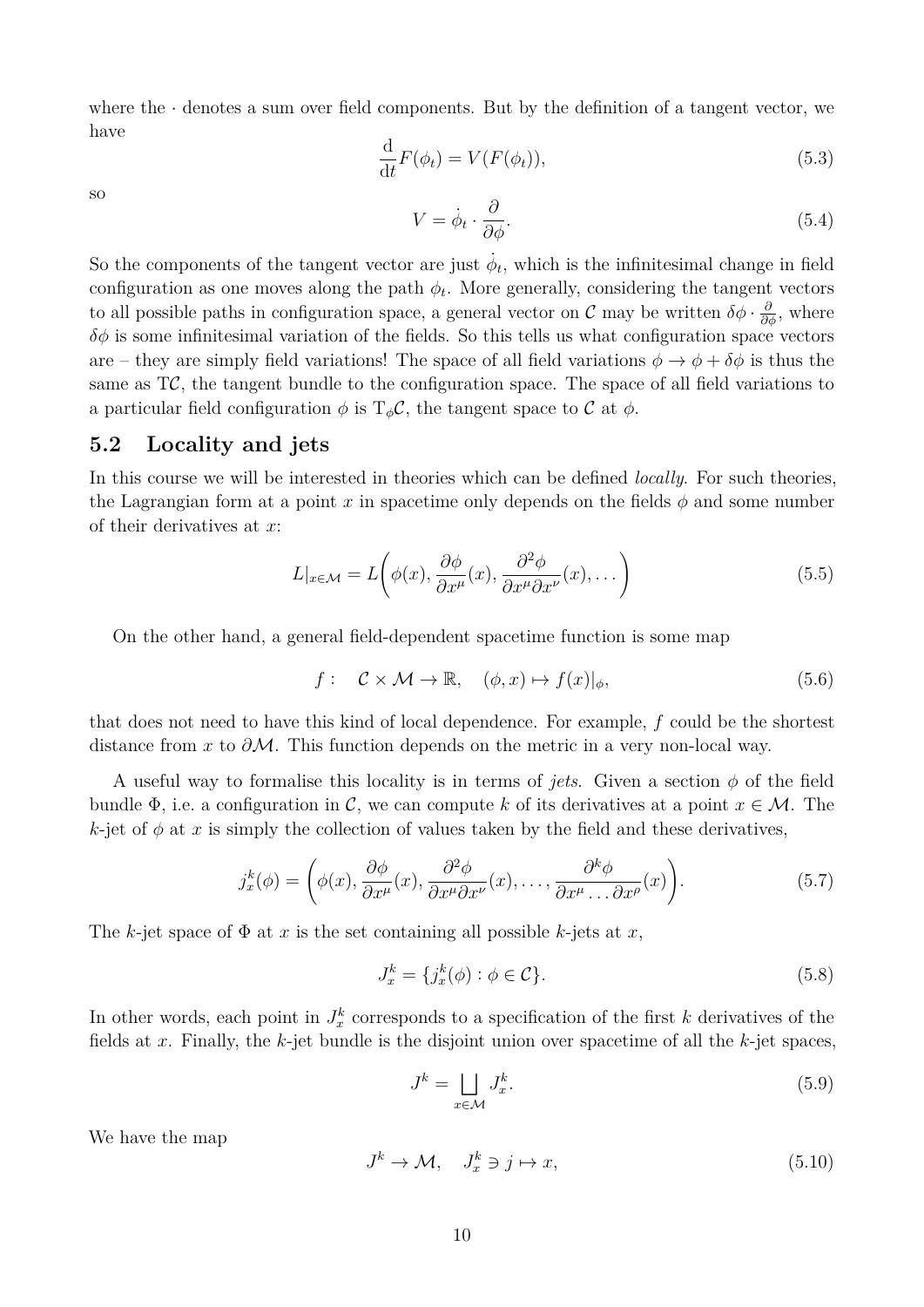under which  $J^k$  forms a fibre bundle over spacetime. The fibre over  $x \in \mathcal{M}$  is the *k*-jet space *J*<sup>k</sup>. Given a field configuration  $\phi \in \mathcal{C}$ , let  $j^k(\phi)$  be the section of the *k*-jet bundle *J* whose value in the fibre over *x* is  $j_x^k(\phi)$ .

From now on, let us drop the *k* on everything, and just refer to *k*-jets as jets, the *k*-jet bundle  $J^k$  as the jet bundle  $J$ , and so on.

The map  $j_x$ :  $\mathcal{C} \rightarrow J_x$  enables us to define local functions on configuration space. Indeed, suppose we have some function  $f: J \to \mathbb{R}$  defined on the jet bundle,

$$
f = f\left(x, \underbrace{\phi(x), \frac{\partial \phi}{\partial x^{\mu}}(x), \frac{\partial^2 \phi}{\partial x^{\mu} \partial x^{\nu}}(x), \dots}_{j_x(\phi)}\right).
$$
 (5.11)

We can then define a field-dependent spacetime function  $F: \mathcal{C} \times \mathcal{M} \to \mathbb{R}$  via

$$
F: (\phi, x) \mapsto F(x)|_{\phi} = f(x, j_x(\phi)). \tag{5.12}
$$

In this way, at the point *x*, the function *F* only depends on the values of  $\phi$  and its first *k* derivatives at *x*. Thus *F* is a local function.

We can do a similar thing to define other kinds of local objects, such as spacetime tensors that depend locally on the fields. Essentially, we can think of these objects as being defined on the jet bundle. Then we use the function  $j: \mathcal{C} \to \Gamma(J)$  to go from the field configuration  $\phi$  to a section  $j(\phi)$  of the jet bundle, on which we can then evaluate the object. This will always give a local dependence on the fields and their derivatives.

It is sometimes more useful to think of local objects as being defined directly on the jet bundle, and we will frequently do this.

#### **5.3 Variational bicomplex**

Of particular interest in the covariant phase space formalism are differential forms with local field dependence. We already know how to think of local 0-forms, i.e. local functions – these are just functions on the jet bundle *J*. What about higher-degree forms?

Using a set of local spacetime coordinates, we can immediately write down a set of *D* 1-forms on the jet bundle:

<span id="page-2-0"></span>
$$
dx^{\mu}, \quad \mu = 1, \dots, D. \tag{5.13}
$$

However,  $x^{\mu}$  are not the only coordinates on the jet bundle. We also have coordinates for the field values and their derivatives  $\phi$ ,  $\partial_{\mu}\phi$ ,  $\partial_{\mu}\partial_{\nu}\phi$ , ..., so we also have the 1-forms

$$
d\phi, d(\partial_{\mu}\phi), d(\partial_{\mu}\partial_{\nu}\phi), \dots. \tag{5.14}
$$

Actually, when discussing these 1-forms, we will change the notation d to  $\delta$ , and so write them as

<span id="page-2-1"></span>
$$
\delta\phi, \delta(\partial_{\mu}\phi), \delta(\partial_{\mu}\partial_{\nu}\phi), \dots
$$
\n(5.15)

The reason for this change of notation is that we will eventually associate these 1-forms with linearised field variations. The notation then helps us to distinguish between field variations and spacetime forms.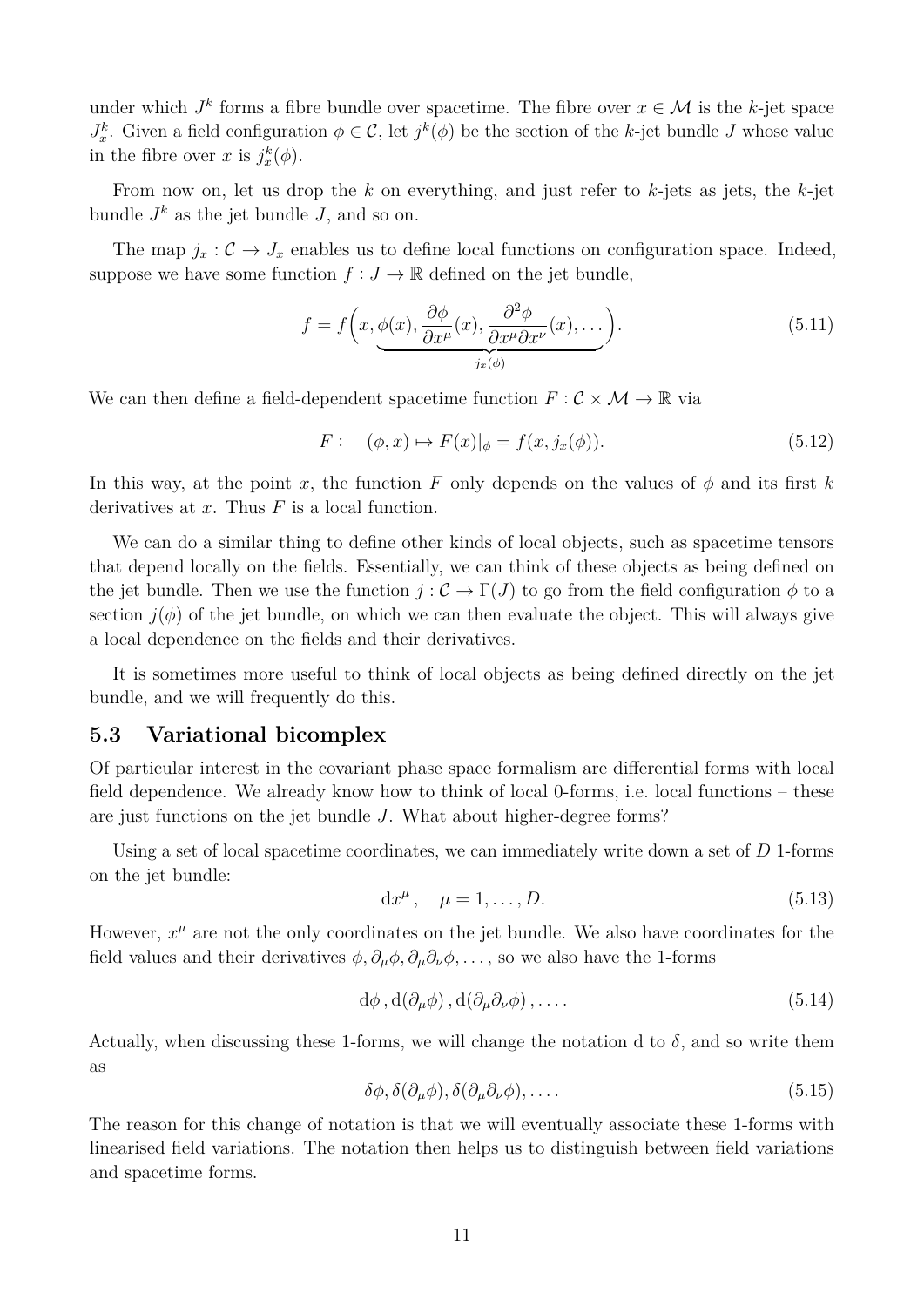Note that the first set of 1-forms [\(5.13\)](#page-2-0) are aligned along spacetime directions of the bundle, while the second set [\(5.15\)](#page-2-1) are aligned along the vertical directions of the bundle, i.e. along the fibres. For this reason, we sometimes call [\(5.13\)](#page-2-0) 'horizontal', and [\(5.15\)](#page-2-1) 'vertical'.

We can get higher order forms by taking exterior products of the above basis 1-forms. For example

$$
dx1 \wedge dx2 = -dx2 \wedge dx1
$$
 (5.16)

is a horizontal 2-form on *J*. It is a useful convention when taking exterior products of vertical forms to not explicitly write out the wedge symbol. This allows us to avoid confusing the two types of form. For example,

$$
\delta\phi \,\delta(\partial_1\phi) = -\delta(\partial_1\phi) \,\delta\phi \tag{5.17}
$$

is a vertical 2-form on *J*. We can also have forms which have both horizontal and vertical parts, such as

<span id="page-3-0"></span>
$$
dx^{\mu}\,\delta(\partial_{\mu}\phi) = -\delta(\partial_{\mu}\phi)\,dx^{\mu}.
$$
\n(5.18)

It is useful to distinguish between the horizontal and vertical degrees of a form. To this end, a form which involves *p* horizontal 1-forms and *q* vertical 1-forms is called a (*p, q*)-form. For example, [\(5.18\)](#page-3-0) is a (1*,* 1)-form.

Now let's consider exterior derivatives on the jet bundle. We denote the exterior derivative d. Given a function *f* on the jet bundle, we can now take its exterior derivative to get the 1-form

$$
\underline{\mathbf{d}}f = \mathbf{d}x^{\mu}\frac{\partial f}{\partial x^{\mu}} + \delta\phi \cdot \frac{\partial f}{\partial \phi} + \delta(\partial_{\mu}\phi) \cdot \frac{\partial f}{\partial \partial_{\mu}\phi} + \dots,
$$
\n(5.19)

where, as previously, the  $\cdot$  denotes a sum over fields. It is convenient to write this as

$$
\underline{\mathbf{d}}f = \mathbf{d}f + \delta f,\tag{5.20}
$$

where

$$
df = dx^{\mu} \frac{\partial f}{\partial x^{\mu}}
$$
 (5.21)

and

$$
\delta f = \delta \phi \cdot \frac{\partial f}{\partial \phi} + \delta (\partial_{\mu} \phi) \cdot \frac{\partial f}{\partial \partial_{\mu} \phi} + \dots
$$
\n(5.22)

The exterior derivatives of higher degree forms are defined in the usual way.

We call d the horizontal exterior derivative, and  $\delta$  the vertical exterior derivative. One can confirm that they anticommute<sup>[2](#page-3-1)</sup>

$$
\{d, \delta\} = 0. \tag{5.23}
$$

We also have  $d^2 = 0$  and  $\delta^2 = 0$ . Suppose  $\alpha$  is a  $(p, q)$ -form. Then  $d\alpha$  is a  $(p + 1, q)$ -form, while *δα* is a (*p, q* + 1)-form.

We call this system of (*p, q*)-forms, as well as the two types of exterior derivative, a *variational bicomplex*.

<span id="page-3-1"></span><sup>&</sup>lt;sup>2</sup> It is also possible to use a convention in which d and  $\delta$  commute.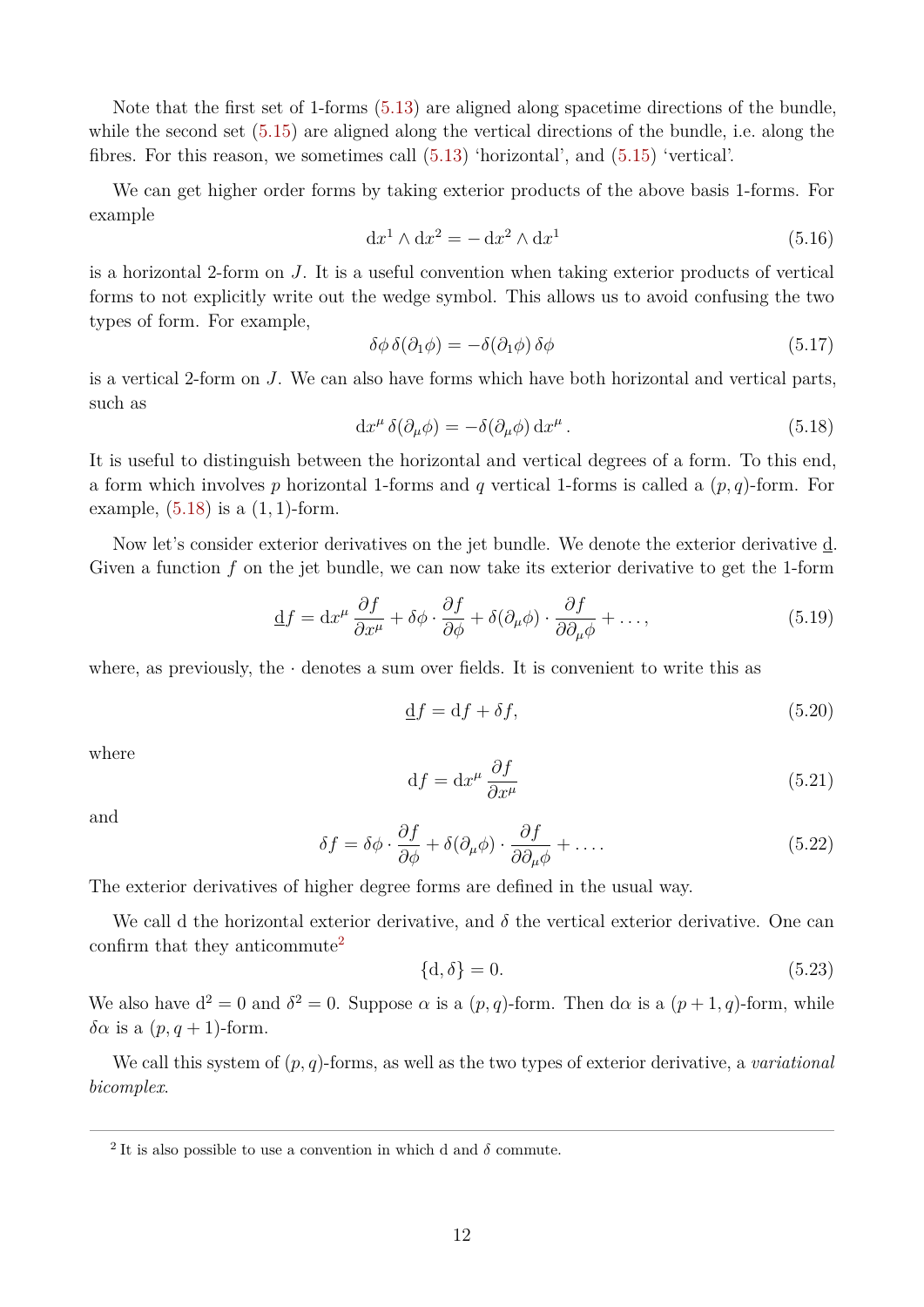#### **5.4 Solution space**

As described in the previous section, when dealing with covariant field theories it is most convenient to think of the Lagrangian *L* as a top form on spacetime that depends locally on the fields  $\phi$ . In the context of the variational bicomplex, we should think of *L* as a  $(D, 0)$ -form, because it is a horizontal (i.e. spacetime) form of degree *D*, but only a function of the fields, i.e. a vertical form of degree 0.

When we take a variation of the Lagrangian with respect to the field change  $\phi \to \phi + \delta \phi$ , this is essentially the same as taking the vertical exterior derivative. We end up with a (*D,* 1)-form, which, as we showed in the last section, may be written

$$
\delta L = E \cdot \delta \phi + d\theta \tag{5.24}
$$

by appropriate application of the product rule. In this expression *E* is a spacetime *D*-form that depends locally on the fields, so it is a  $(D,0)$ -form, and  $\theta = \theta(\phi, \delta\phi)$  is a spacetime  $(D-1)$ -form that depends locally on the fields  $\phi$ , and linearly on one field variation  $\delta\phi$ , so it is a (*D* − 1*,* 1)-form. One can check that the degrees of all the terms in the above equation are the same.

The equations of motion  $E(\phi) = 0$  are obeyed only on a subspace  $S \subset C$  of the full configuration space. This space  $\mathcal S$  is called the *solution space*, and configurations in the solution space are sometimes called *on-shell*. On-shell, we clearly have

$$
\delta L = d\theta. \tag{5.25}
$$

In the case of a theory without gauge symmetry, the solution space  $S$  is the phase space of the theory. In the case of a theory *with* gauge symmetry, we need to perform a symplectic reduction on the solution space, and the result is the phase space of the theory.

In either case we need to define a presymplectic form for the solution space, and this is what we will do next.

## **5.5 Presymplectic current and presymplectic form**

The  $(D-1,1)$ -form  $\theta$  is sometimes called the *presymplectic potential density*. Consider its vertical exterior derivative

$$
\omega = \delta \theta. \tag{5.26}
$$

This is a  $(D-1, 2)$ -form, sometimes called the *presymplectic current*. On the space of solutions, we have

$$
d\omega = d(\delta\theta) = -\delta(d\theta) = -\delta^2 L = 0.
$$
\n(5.27)

Thus  $\omega$  is on-shell closed.

Let us now pick a Cauchy surface  $\Sigma$  in spacetime. Since  $\omega$  is a  $(D-1)$ -form in spacetime, we can integrate it over  $\Sigma$  to obtain

$$
\Omega_{\Sigma} = \int_{\Sigma} \omega. \tag{5.28}
$$

 $\Omega_{\Sigma}$  is a 2-form on configuration space C. Moreover, it is an exact form  $\Omega_{\Sigma} = \delta \Theta_{\Sigma}$ , where

$$
\Theta_{\Sigma} = \int_{\Sigma} \theta. \tag{5.29}
$$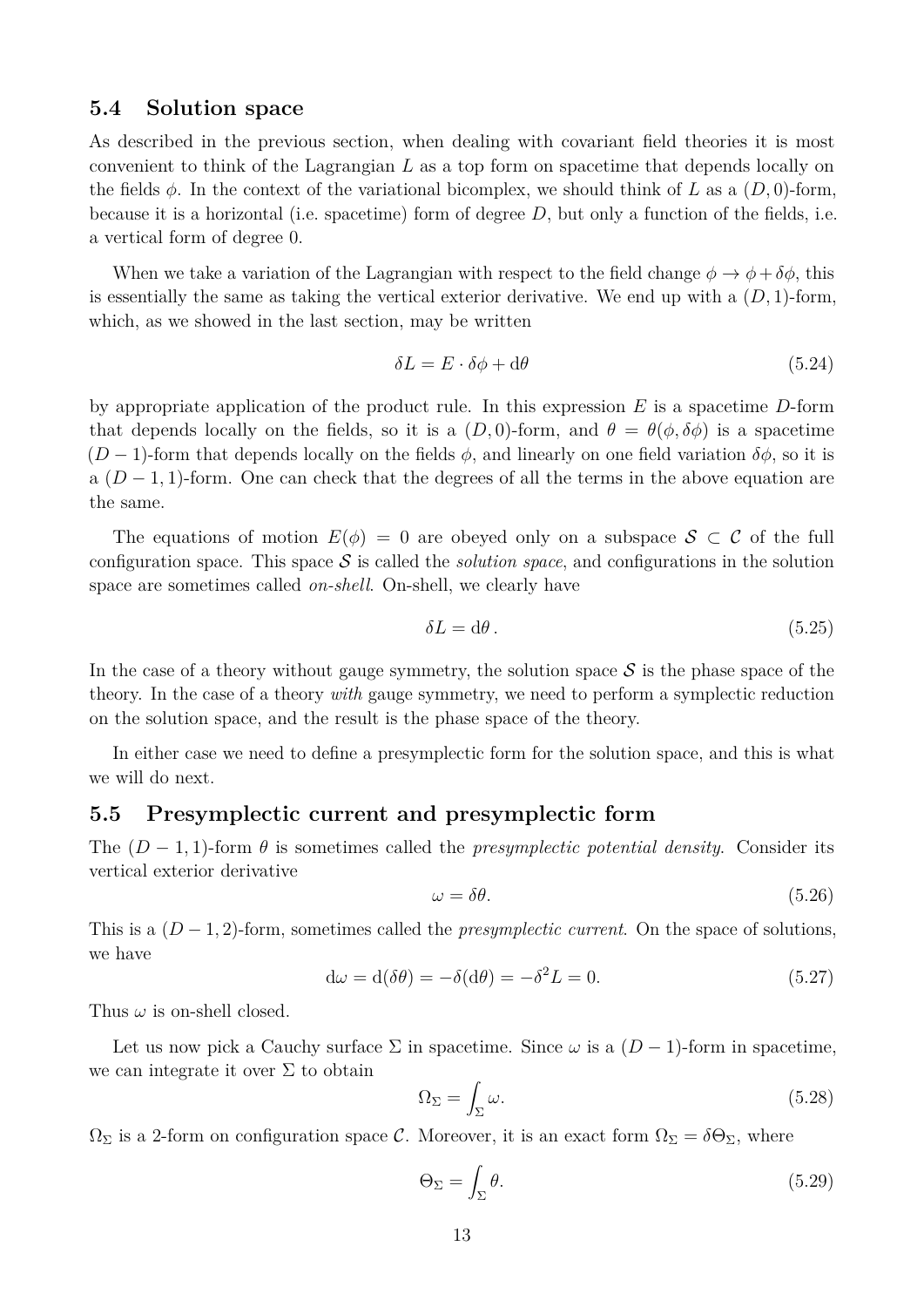The pullback of  $\Omega_{\Sigma}$  to the space of solutions  $\mathcal{S} \subset \mathcal{C}$  is the presymplectic 2-form.

There is now the question of which Cauchy surface we should use to define the presymplectic 2-form. Suppose we have two Cauchy surfaces  $\Sigma_{1,2}$  which together bound a region U of spacetime. Note that any two Cauchy surfaces which share a boundary  $\partial \Sigma_1 = \partial \Sigma_2$  have this property. Then on-shell we have by Stokes' theorem

$$
\Omega_{\Sigma_1} - \Omega_{\Sigma_2} = \int_{\Sigma_1} \omega - \int_{\Sigma_2} \omega = \int_{\mathcal{U}} d\omega = 0.
$$
\n(5.30)

Thus the presymplectic 2-form is the same on both surfaces. So the presymplectic 2-form can only change if the  $\Sigma_1, \Sigma_2$  do not share a boundary. If that is true, then there is an additional codimension 1 surface  $\mathcal I$  interpolating between  $\partial \Sigma_1$  and  $\partial \Sigma_2$  such that  $\Sigma_1, \Sigma_2, \mathcal I$  bound a region  $\mathcal{U}$ , and we have

$$
\Omega_{\Sigma_1} - \Omega_{\Sigma_2} = \int_{\Sigma_1} \omega - \int_{\Sigma_2} \omega = \underbrace{\int_{\mathcal{U}} d\omega}_{=0} - \int_{\mathcal{I}} \omega.
$$
\n(5.31)

So in this case the presymplectic 2-form changes by the integral of the presymplectic current over  $I$ , which is sometimes called the presymplectic flux through  $I$ .

This will be very important when we come to consider asymptotic symmetries. If we want to view the evolution from  $\Sigma_1$  to  $\Sigma_2$  as a symmetry, then we need to require that  $\Omega_{\Sigma_1} = \Omega_{\Sigma_2}$ – because symmetries must conserve the presymplectic 2-form. Thus, such symmetries need to satisfy  $\int_{\mathcal{I}} \omega = 0$ , i.e. need to have zero presymplectic flux through  $\mathcal{I}$ . This restricts which transformations  $\Sigma_1 \to \Sigma_2$  are symmetries, in a way that depends on properties of the fields at I.

#### **5.6 Possible ambiguities**

The above construction as we have described it is not completely well-defined. There are two possible sources of ambiguity in the definition of the presymplectic 2-form.

1. First, we've only used the bulk Lagrangian form *L*. But *L* is only defined up to the addition of an exact  $(D, 0)$ -form, so  $L \to L + dK$  for some  $(D - 1, 0)$ -form K. This is because we can simultaneously modify the boundary lagrangian by  $l \rightarrow l - K$ , and the action does not change:

$$
S = \int_{\mathcal{M}} L + \int_{\partial \mathcal{M}} l \to \int_{\mathcal{M}} (L + dK) + \int_{\mathcal{M}} (l - K) = S + \int_{\partial \mathcal{M}} K - \int_{\partial \mathcal{M}} K = S. \tag{5.32}
$$

Because the action does not change, the dynamics will be completely unaltered. However, the vertical exterior derivative of the Lagrangian does change:

$$
\delta L \to \delta L + \delta (dK) = E \cdot \delta \phi + d(\theta - \delta K). \tag{5.33}
$$

The equations of motion thus stay the same, but  $\theta \to \theta - \delta K$ . Then

$$
\Theta_{\Sigma} \to \Theta_{\Sigma} - \int_{\Sigma} \delta K. \tag{5.34}
$$

This seems like it could be an ambiguity, but actually, the presymplectic 2-form itself does not change:<sup>[3](#page-5-0)</sup>

$$
\Omega_{\Sigma} = \delta \Theta_{\Sigma} \to \delta \Theta_{\Sigma} + \int_{\Sigma} \underbrace{\delta^2}_{=0} K. \tag{5.35}
$$

<span id="page-5-0"></span><sup>&</sup>lt;sup>3</sup> Note that the vertical derivative does not necessarily commute with spacetime integration. Indeed, one can check that  $\delta \int_S = (-1)^k \int_S \delta$ , where *k* is the codimension of *S*.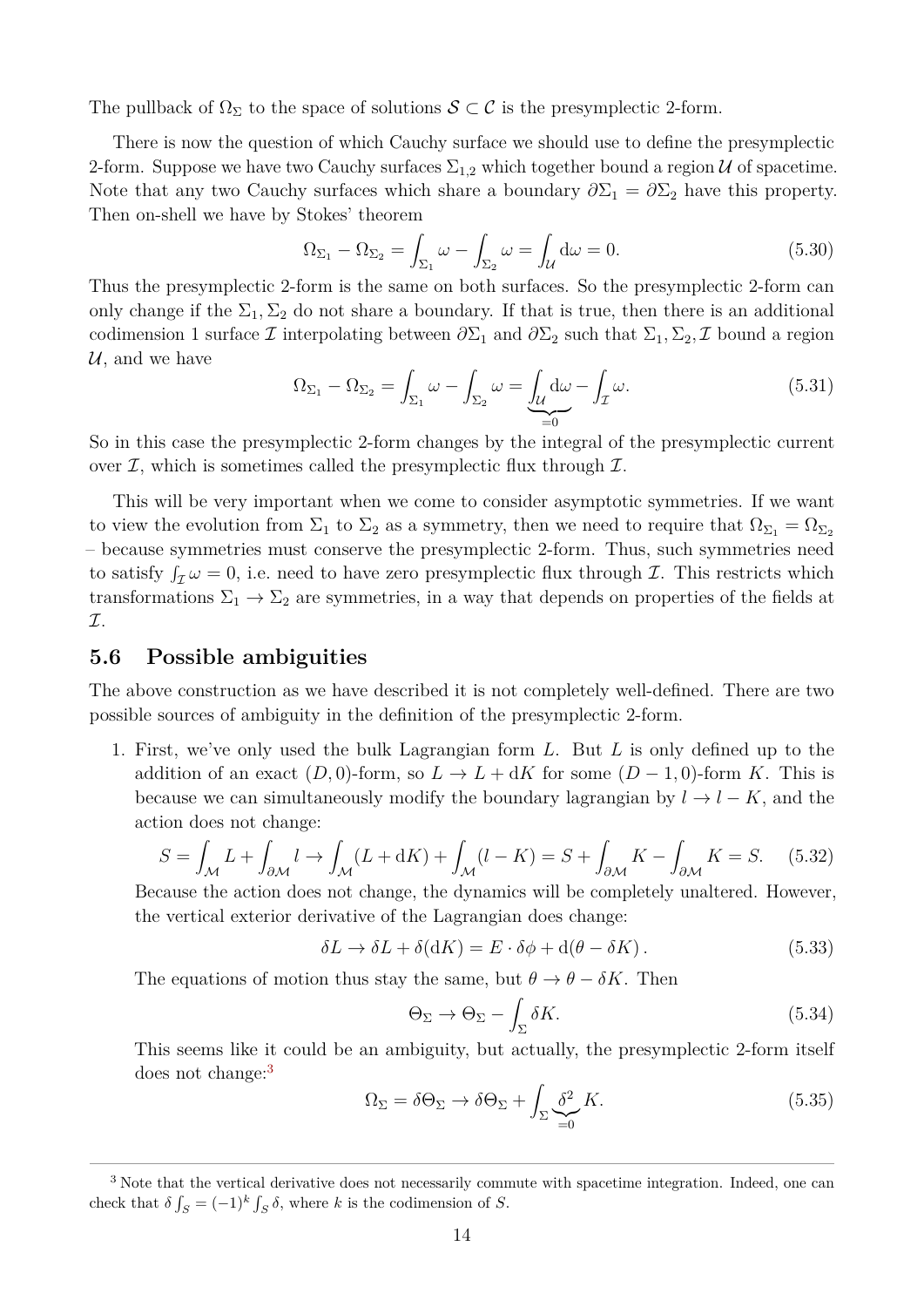So there is no problem here.

2. Second, consider again the fundamental relation

$$
\delta L = E \cdot \delta \phi + d\theta. \tag{5.36}
$$

We have been using this to define the  $(D-1,1)$ -form  $\theta$ . However, this relation is also satisfied if we change  $\theta \to \theta + d\alpha$  for some  $(D-2, 1)$ -form  $\alpha$ , since

$$
d\theta \to d(\theta + d\alpha) = d\theta + \underbrace{d^2}_{=0} \alpha.
$$
\n(5.37)

So  $\theta$  is only determined up to the addition of a spacetime-exact form. Under this ambiguity we have

$$
\Theta_{\Sigma} \to \Theta_{\Sigma} + \int_{\Sigma} d\alpha = \Theta_{\Sigma} + \int_{\partial \Sigma} \alpha, \tag{5.38}
$$

and therefore

$$
\Omega_{\Sigma} \to \Omega_{\Sigma} + \delta \left( \int_{\partial \Sigma} \alpha \right) = \Omega_{\Sigma} + \int_{\partial \Sigma} \delta \alpha. \tag{5.39}
$$

So in this case the presymplectic 2-form itself *does* change, by a term at the boundary *∂*Σ of the Cauchy surface. Thus, we have a genuine ambiguity in the formulation.

#### **5.7 Boundary conditions**

Usually, I will coincide with the boundary *∂*M. Recall from the last lecture that we need to impose boundary conditions at *∂*M, and include a boundary action, in order to have a well-defined variational principle. We can use these to fix the ambiguity in the presymplectic 2-form.

Since we are assuming  $M$  has a Cauchy surface, it must be globally hyperbolic, so we can foliate it by Cauchy surfaces and write  $\mathcal{M} = \mathbb{R}_t \times \Sigma$ . Let  $\Sigma_t$  be the surface  $\Sigma$  at a fixed value of t, which we take as a time label. Consider the evolution between an initial time  $t_0$  and a final time  $t_1$ , which takes place in the submanifold  $[t_0, t_1] \times \Sigma$ . The action in this region is

$$
S_{t_0, t_1} = \int_{[t_0, t_1] \times \Sigma} L + \int_{\partial([t_0, t_1] \times \Sigma)} l \tag{5.40}
$$

$$
= \int_{[t_0, t_1] \times \Sigma} L + \int_{[t_0, t_1] \times \partial \Sigma} l + \int_{\Sigma_{t_1}} l - \int_{\Sigma_{t_0}} l. \tag{5.41}
$$

Note that  $[t_0, t_1] \times \partial \Sigma \subset \partial M$ .

We can now increase the extent to which we require the variational principle to be welldefined. In particular, we require it to be well-defined between any arbitrary times  $t_0$  and  $t_1$ . The variation of the action is

$$
\delta S_{t_0,t_1} = \int_{[t_0,t_1] \times \Sigma} E \cdot \delta \phi + \int_{[t_0,t_1] \times \partial \Sigma} (\theta + \delta l) + \int_{\Sigma_{t_1}} (\theta + \delta l) - \int_{\Sigma_{t_0}} (\theta + \delta l). \tag{5.42}
$$

It is instructive to compare  $\delta S_{t_0,t_1}$  to the variation of the action  $s_{t_0,t_1}$  for a general Hamiltonian mechanical system with generalised coordinates and momenta  $q_a, p^a$ . The action for such a system between times  $t_0$  and  $t_1$  is

$$
s_{t_0,t_1} = \int_{t_0}^{t_1} dt \left( \sum_a p^a \dot{q}_a - H(p,q) \right), \tag{5.43}
$$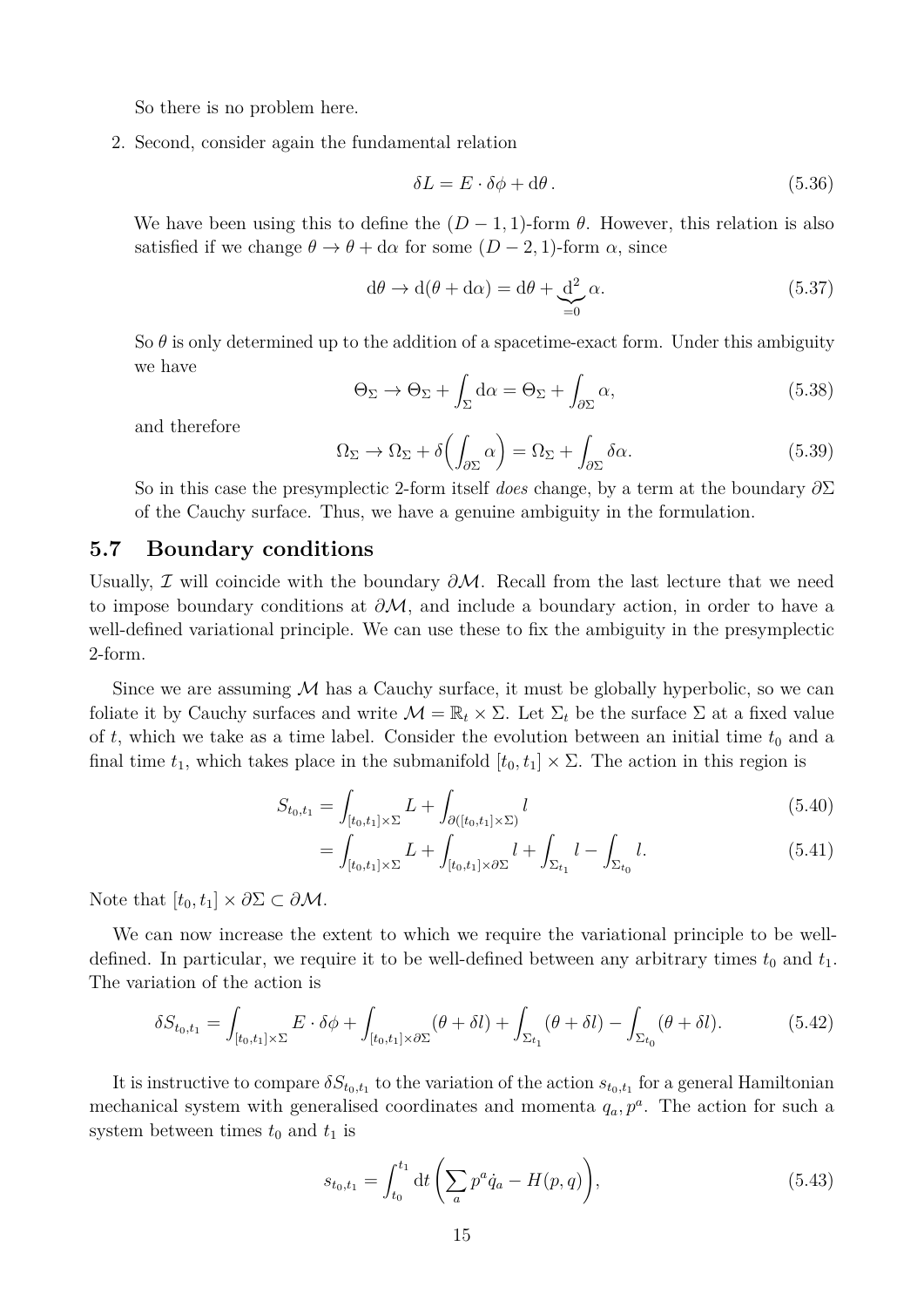where  $H(p,q)$  is the Hamiltonian, and its variation may be written (after integrating by parts)

$$
\delta s_{t_0,t_1} = \int_{t_0}^{t_1} \sum_a \left[ \delta p^a \left( \dot{q}_a - \frac{\partial H}{\partial p^a} \right) - \delta q_a \left( \dot{p}^a + \frac{\partial H}{\partial q_a} \right) \right] + \left[ \sum_a p^a \delta q_a \right]_{t=t_1} - \left[ \sum_a p^a \delta q_a \right]_{t=t_0} . \tag{5.44}
$$

Let us go on-shell, i.e. assume Hamilton's equations of motion are satisfied. Then we are just left with

<span id="page-7-0"></span>
$$
\delta s_{t_0,t_1} = \left[\sum_a p^a \delta q_a\right]_{t=t_1} - \left[\sum_a p^a \delta q_a\right]_{t=t_0}.\tag{5.45}
$$

Note that these remaining two terms are the symplectic potential  $\Theta = \sum_a p^a \, dq_a$  at  $t_1$  minus the symplectic potential at  $t_0$  (evaluated against the variation  $\delta q_a$ ).

In order for the Hamiltonian interpretation of the action  $S_{t_0,t_1}$ , we need an analogous result to hold. In fact, we can use this to determine what the "true" symplectic potential is, and this turns out to fix the ambiguity.

Going on-shell (i.e. setting  $E = 0$ ), we have

$$
\delta S_{t_0,t_1} = \int_{[t_0,t_1] \times \partial \Sigma} (\theta + \delta l) + \int_{\Sigma_{t_1}} (\theta + \delta l) - \int_{\Sigma_{t_0}} (\theta + \delta l). \tag{5.46}
$$

In order for this to match with  $(5.45)$ , it should only have a dependence on the fields at  $\Sigma_{t_1}, \Sigma_{t_0}$ . But there is an integral over  $[t_0, t_1] \times \partial \Sigma$  that seems to ruin this.

However, there would be no problem if we could write

<span id="page-7-1"></span>
$$
\int_{[t_0, t_1] \times \partial \Sigma} (\theta + \delta l) = F_{t_1} - F_{t_0}
$$
\n(5.47)

for some function  $F_t$  that depends only on the fields on  $\Sigma_t$ .

$$
\delta S_{t_0,t_1} = F_{t_1} + \int_{\Sigma_{t_1}} (\theta + \delta l) - F_{t_0} - \int_{\Sigma_{t_0}} (\theta + \delta l), \tag{5.48}
$$

and by comparison with  $(5.45)$  we would find that the true presymplectic potential is  $F_t$  +  $\int_{\Sigma_t} (\theta + \delta l)$ . In fact, by the form of the left hand side of [\(5.47\)](#page-7-1),  $F_t$  can only depend on the fields at  $\partial \Sigma_t$ , and in particular it should be the integral of some local  $(D-2, 1)$ -form *C* over  $\partial \Sigma_t$ , so

<span id="page-7-2"></span>
$$
F_t = \int_{\partial \Sigma_t} C. \tag{5.49}
$$

Then the symplectic potential would be

<span id="page-7-4"></span>
$$
\Theta_{\Sigma} = \int_{\Sigma} (\theta + \delta l - \mathrm{d}C). \tag{5.50}
$$

(The minus sign in front of d*C* comes from accounting for orientations.)

Let us note that it is possible to choose *C* appropriately in such a way that [\(5.47\)](#page-7-1) and [\(5.49\)](#page-7-2) are equivalent to

<span id="page-7-3"></span>
$$
\theta + \delta l = dC. \tag{5.51}
$$

Note that this only needs to hold when pulled back to  $[t_0, t_1] \times \partial \Sigma$ , and on-shell  $E = 0$ .

In general, it would be too much to ask for [\(5.51\)](#page-7-3) to hold without some additional conditions at the boundary  $[t_0, t_1] \times \partial \Sigma$ . But *unless* [\(5.51\)](#page-7-3) holds, the variational principle will not be